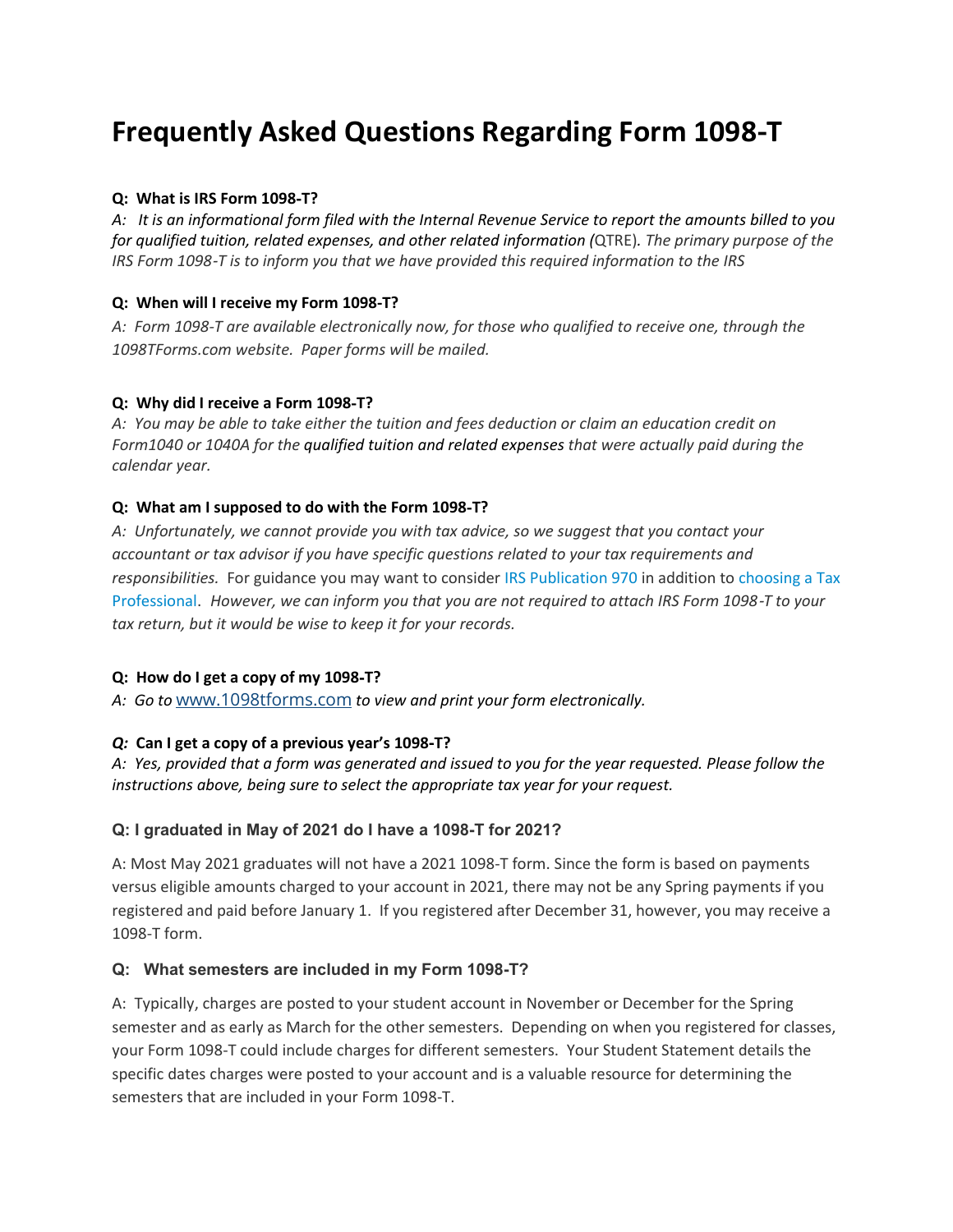# **Q: Can I call the Business Office or see someone at the Cashier's Window with questions on my 1098-T?**

A: The best and most accurate source of information about the amounts that you paid will be the statements and receipts prepared for you during the year. You can access your account online through AccessKC, and further information is available online at [www.IRS.gov.](http://www.irs.gov/) The Business Office and Cashiers do not provide copies of prior student records and will refer you to this FAQ.

# **Q: Why don't the numbers on Form 1098-T equal the amounts I paid to Kilgore College during the year?**

A: There are potentially many reasons for this difference. First, QTRE does not include charges like insurance, room and board, which – though important – are not considered mandatory education expenses for many tax purposes. Second, Form 1098-T reports amounts that you paid to eligible tuition and fee charges minus refunds in a certain year, and not necessarily amounts that you actually paid during that year. Institutions are required to report payments received. The best and most accurate source of information about the amounts that you paid will be your Student Statements and Payment Receipts prepared for you during the year.

## **Q: How do I do my taxes without a 1098-T?**

A: Because Form 1098-T reports your qualified tuition and related expenses on an "amounts paid" basis, when you are preparing your taxes, your Student Statements will be the best and most accurate source of information when you are preparing your taxes. This is true regardless of whether you receive a Form 1098-T. For the tax year, it is not necessary to have a Form 1098-T to claim certain tuition related tax benefits.

## **Q: Why didn't I receive a 1098**‐**T?**

## *A: It is likely due to one of the following:*

 *You are not a US Resident (you are listed as an International (foreign) Student for tax purposes.*

- $\Box$  You have an invalid or missing SSN/ITIN.
- *You received no academic credit for calendar year.*
- $\Box$  QTREs were paid by scholarships and/or grants.
- $\Box$  QTREs were waived (exempted).

# **Q: The personal information (name, address, TIN, SSN…) is incorrect. What should I do?**

*A: This was obtained from information provided to Kilgore College.* If your SSN is incorrect, you will need to complete IRS Form [W-9S](https://www.irs.gov/pub/irs-pdf/fw9s.pdf) and deliver it in person or via fax to the [Registrar's Office](https://www.kilgore.edu/future-students/registration-transcripts) (903)983- 8607. The Registrar's office will ensure that a revised 1098-T is mailed to you at the address on file.

## **Q: Does the 1098-T include charges for books?**

A: No. You should consult with your tax advisor to determine if payments for books and other expenses and fees should be considered when preparing your income tax returns.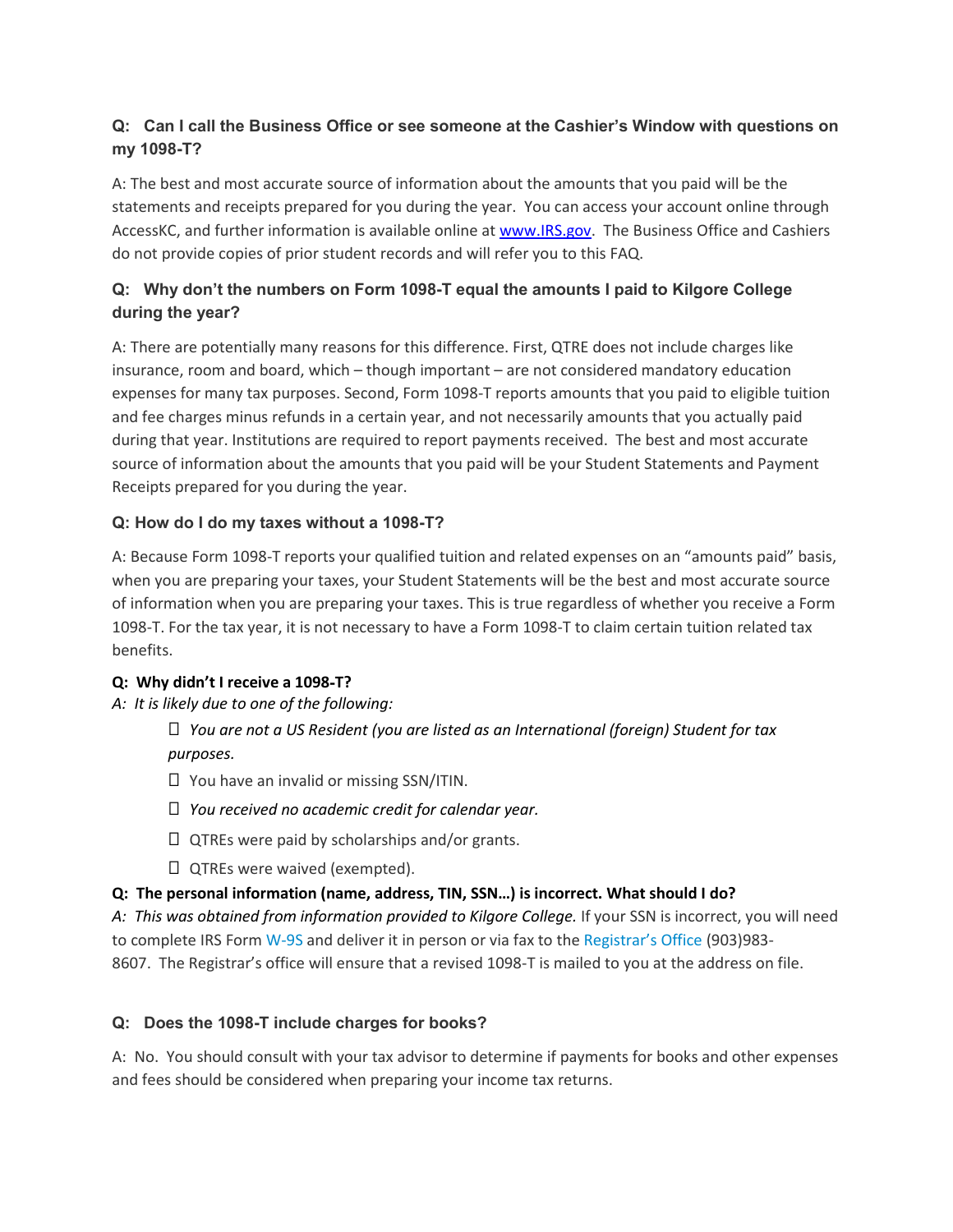## **Q: Why does this form not match the total amounts that I paid to the college?**

*A: Kilgore College is required to report payment amounts that applied only to qualified tuition and related expenses. This may be less than the total of payments made to the University if part of those payments also paid charges other than qualified tuition and related expenses. Also, be aware that the amounts posted on the form are reported on a calendar year format and not an academic year.* 

## **Q: My accountant says I need a form with information in Box 1 (amounts paid). I need an updated form.**

A: Consistent with IRS regulations, the University is required to report amounts paid which is listed in Box 1 (amount paid). Your Student Statements and Receipts reflect payments posted to your account in the calendar year, and you may wish to provide them to your accountant in addition to your Form 1098- T.

#### **Q: What does the amount in Box 1 represent?**

*A: This box shows the total payments received in the tax year from any source for qualified tuition and related expenses less any reimbursements or refunds made that relate to those payments received during the tax year* ‐ *Per Instructions for Student located on second page of IRS Form 1098*‐*T.*

#### **Q: What does the amount in Box 4 represent?**

*A: This box shows any adjustment made for a prior year for qualified tuition and related expenses that were reported on a prior year Form 1098*‐*T. This amount may reduce any allowable education credit that you claimed for the prior year (may result in an increase in tax liability for the year of the refund)* ‐ *Per Instructions for Student located on second page of IRS Form 1098*‐*T.*

#### **Q: What does the amount in Box 5 represent?**

*This box shows the total of all scholarships or grants administered and processed by the eligible educational institution. The amount of scholarships or grants for the calendar year (including those not reported by the institution) may reduce the amount of the education credit you claim for the year*‐ *Per Instructions for Student located on second page of IRS Form 1098*‐*T.*

#### **Q: What does the amount in Box 6 represent?**

*A: This box shows any adjustments to scholarships or grants for a prior year. This amount may affect the amount of any allowable tuition and fees deduction or education credit that you claimed for the prior year. You may have to file an amended income tax return (Form 1040X) for the prior year*‐ *Per Instructions for Student located on second page of IRS Form 1098*‐*T.*

#### **Q: Why is Box 7 checked?**

*A: This shows that the amount Box 2 includes amounts for an academic period beginning January*‐*March of the following tax year. See Pub. 970 for how to report these amounts*‐ *Per Instructions for Student located on second page of IRS Form 1098*‐ *T.*

#### **Q: Why is Box 8 checked?**

*A: This shows that you are considered to be carrying at least one*‐*half the normal full*‐*time work load for your course of study at the reporting institution*‐ *Per Instructions for Student located on second page of IRS Form 1098*‐*T.*